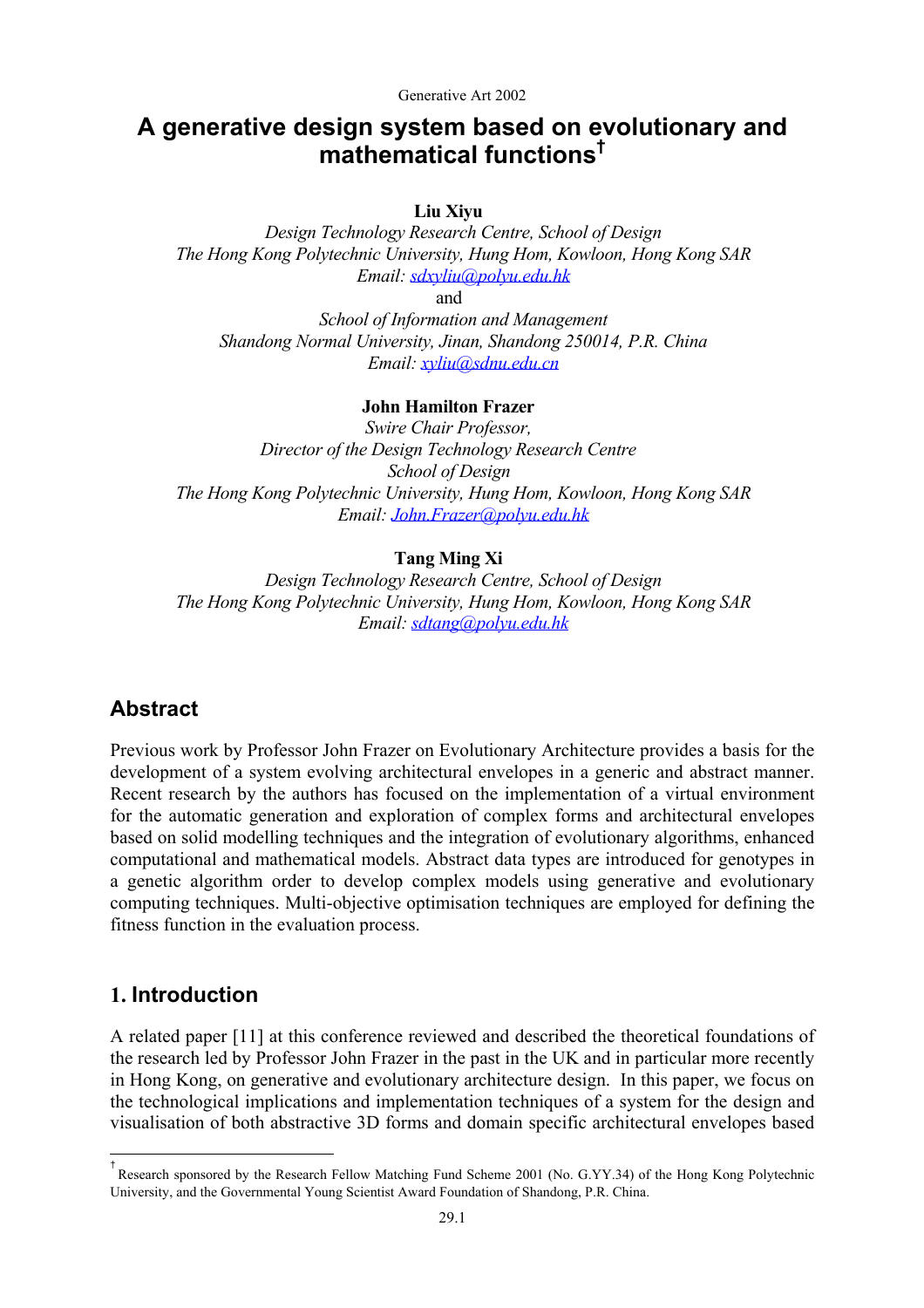on an integration of three main computational techniques. In this paper we discuss these techniques and present (1) computational tools for creating and exploring alternative complex forms, (2) stimulating the process of generating abstract but novel design concepts using generative design techniques, (3) linear and non-linear algorithms for modifying abstract forms to obtain complex forms through spatial or conceptual transformations. The facilities for providing these functions are integrated in a new system based on enhanced 3D solid modelling techniques with complex mathematical functions. The system kernel is compatible with object-oriented technology and 3D solid modelling and surface modelling standards. The system is demonstrated in an evolutionary architecture paradigm with a focus on how to generate visionary and creative forms. The complex forms generated and visualised using the developed system are promising. Our system has been implemented based on an integration of ACIS<sup>TM</sup> 3D solid modelling kernel and MatLab<sup>TM</sup> with a  $C++$  graphical user interface. The integration of generative and evolutionary computation techniques with 3D solid modelling techniques provided a solid foundation for us to develop more domain specific applications. The system is fully compatible with commercial CAAD tools and systems, as well as rapid prototype facilities. Theoretical concepts of sophisticated surfaces and envelopes based on a library of basic building blocks of complex form have been built using evolutionary techniques and partial ordering theory of non-linear analysis.

A new type of genetic algorithm is also studied for our generative design system. We extended the classical powerful techniques from modern non-linear analysis theory to selection and optimisation of GA. These techniques included topological spaces and partial ordering. A Zorn Lemma type of iterative procedure is introduced. This attempt partially overcame the difficulty in implementing effective automatic selection in the application of genetic algorithms.

# **2. Mathematical models and 3D shapes**

Nowadays, one of the most significant ways to understand a mathematical model is through computer visualization. However, due to the fully non-linear nature of many functions, it is not an easy task to develop accurate shapes for general non-linear functions. One way to solve this problem is the use of finite element analysis methods. There are several approximate techniques for non-linear functions, the simplest of which is a planar piece. More accurate techniques included NURBs approximation, polynomials approximation and others. It should be noted that it is always difficult to find a good balance between a better approximation and the acceptable computing time.

With the help of a solid modelling kernel with libraries of many sound geometric transformation and reasoning methods, we developed 3D solid model visualisations for complex functions in this project. A prototype system has been implemented based on an integration of ACIS 3D solid modelling kernel and MatLab with a C++ graphical user interface. Our basic geometrical objects for approximation are NURBs surfaced units. Our system is fully compatible with any commercial CAAD tools and systems, as well as rapid prototype facilities. A large number of object-oriented components of sophisticated surfaces and envelopes have been built. In particular, complex forms are classified as linear, quadratic, trigonometric function, exponential functions, root functions compounded functions, rotations, sphere and cylinder co-ordinates, implicit function. Computational mechanisms have also been developed with which these basic data structures and components can be visualised,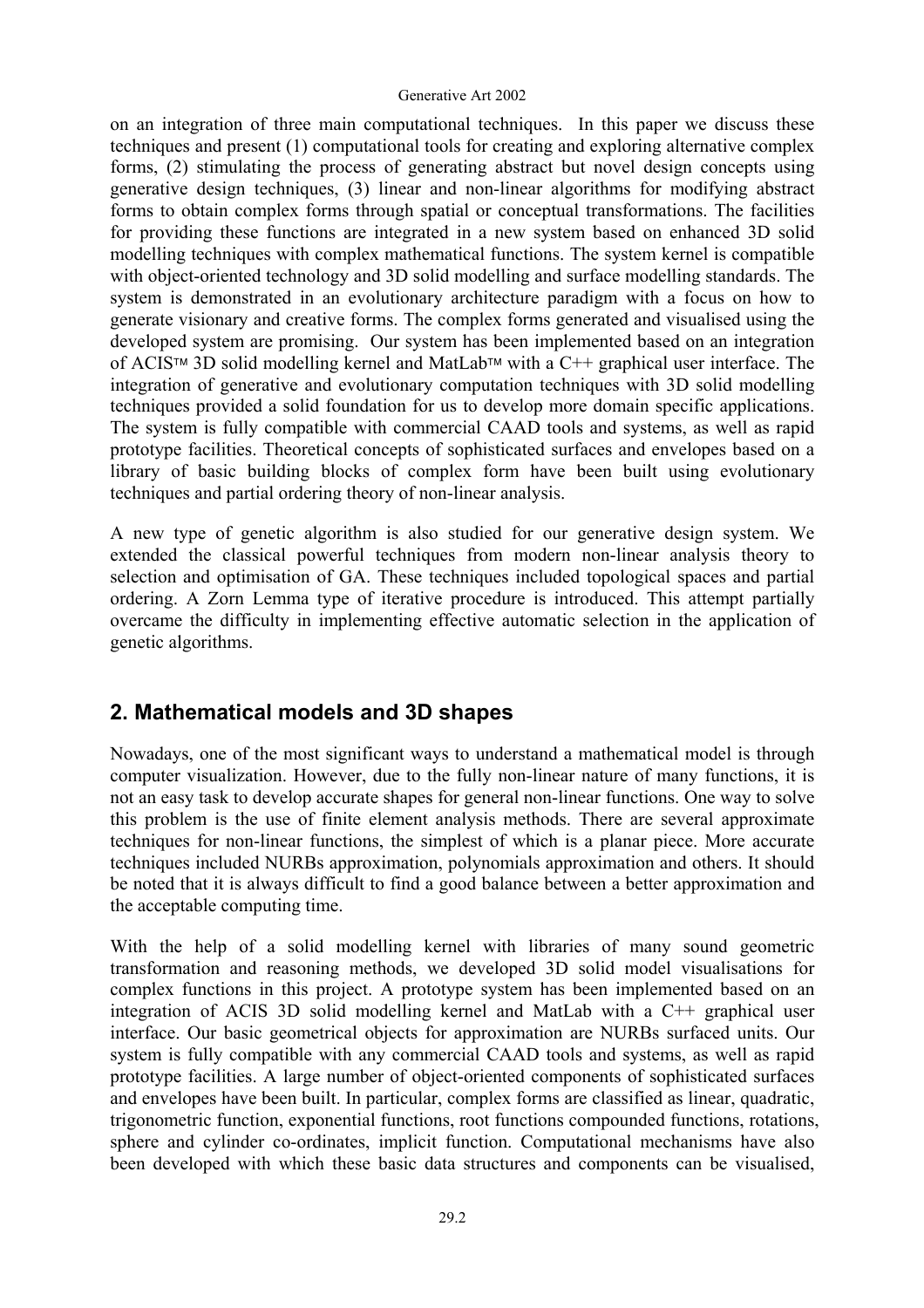combined or split to allow new data structures or new forms to be derived using generative techniques.

# **3. Simulating architectural envelopes**

In this paper, our main concern is to generate architectural envelopes with their outlines determined by mathematical functions and evolutions. We use a multi-coding schema to represent the phenotypes. That is, we use continuous schemas with continuous functions, and discrete schemas with discrete functions.

It is well known that one of the most important and difficult problems in evolutionary design applications is the appropriate definition of the fitness function. It is this function that determines the selection and optimisation of the evolution and the final solution. In the literature, many authors used artificial selection techniques, which indeed helped to solve part of this problem. However, in a design application, exploration with artificial selection and optimisation with natural selection need to be combined in order to support the process of design from under-constrained design space of abstract concepts to a highly constrained space with well-defined variables and evaluation criteria. A wide range of design problems can be supported using generative and evolutionary techniques

To solve this problem, we adopted a multi-objective fitness function for optimisation, and a partial ordering technique derived from non-linear analysis to represent the complicated relationships among the candidate solutions from in populations generated during the process of evolution.

Figure 3.1 is a diagram of the functional components of the system we have implemented.



**Fig 3.1** System functional components

# **4. Object Library and object class definition**

We used an object-oriented representation in the system implementation. There are 47 object classes in the system object library including user interface classes. Among them, 17 classes are modelling classes. The base modelling class is CModel. Two derived classes are CAModel and CTower. There are three classes derived from CTower and 10 classes from CAModel. One of the CAModel derivations is CGABase, from which some evolution classes such as CGAModel and CANNModel are derived.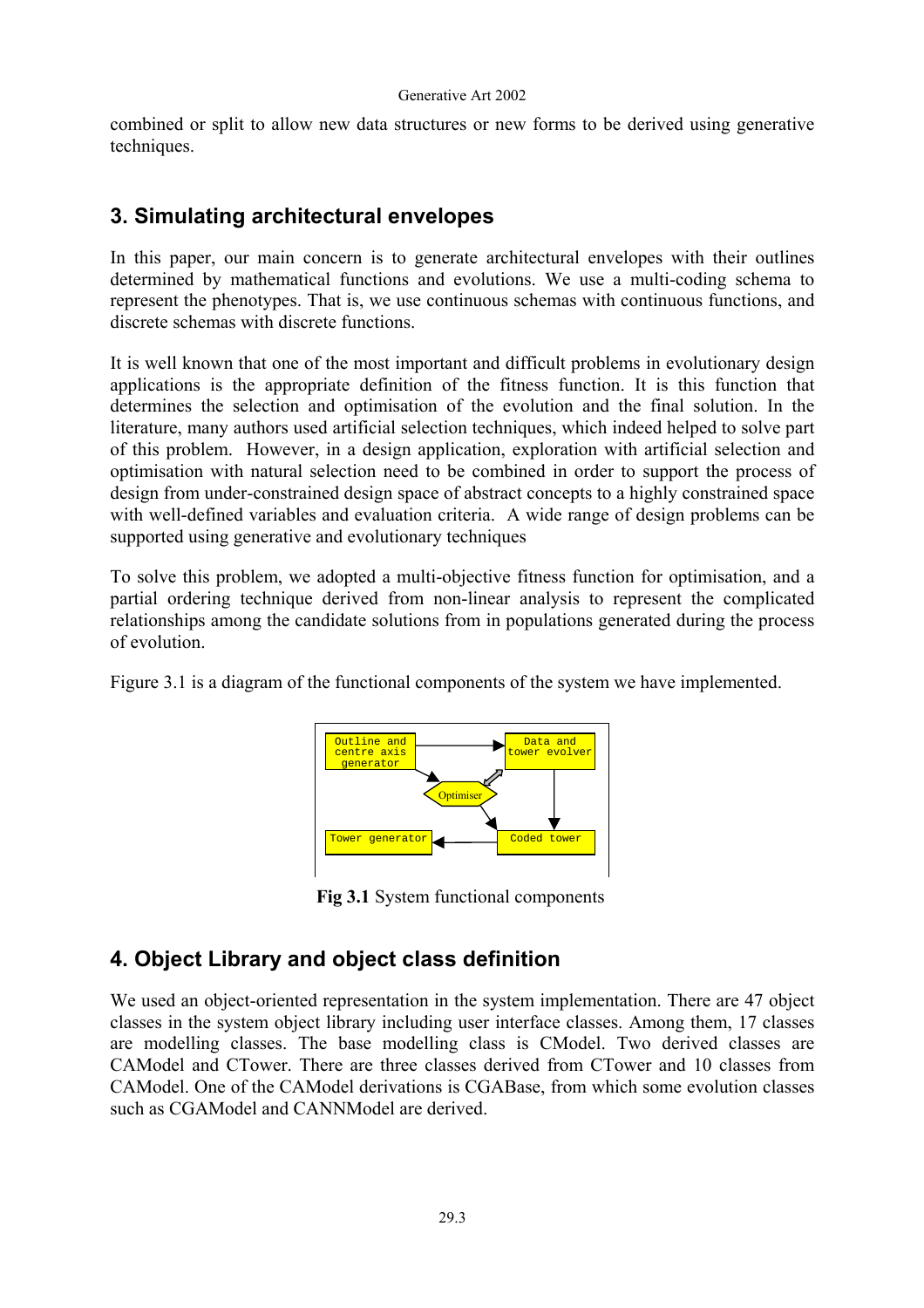

The base class CModel provides interaction with the Acis 3D kernel and the basic file access. This class has two derivations, CAModel and CTower. The CTower class is the rendering encapsulation of the Acis APIs for the construction of 3D solid model classes. Another derivation is CAModel. In this class, useful encapsulations of rendering functions, for example, texture, colour, cutting etc, are integrated. Common operations such as SAT file save and refresh are also implemented in this class. Some geometrical construction functions are also encapsulated in this layer.

The main working classes in this project are at the next layer. The two derivation lines are CTower and CAModel. Along the first derivation line, there are three classes. The first class is CCurveTower. Below are the main operations for this class:

|  |  |  |  |  | Table 4.1 Operations of class CCurveTower |
|--|--|--|--|--|-------------------------------------------|
|--|--|--|--|--|-------------------------------------------|

double outline(double, double, double); double outlineAxis(double, double, double); void Create(double, double, double, int, int); void Create(double, double, double, int, int, double\*, double\*); void BuildCone(double, double, double, double, double, double); void BuildConeTwo(double, double, double, double, double, double); void BuildHat(double, double, double, double); void BuildBase(double, double, double, double);

The construction of tower models is implemented in this class. The model is controlled by two functions. One is for the outline of the tower and the other is the centre curve. Figure 4.2 illustrates two example towers constructed using this class definition.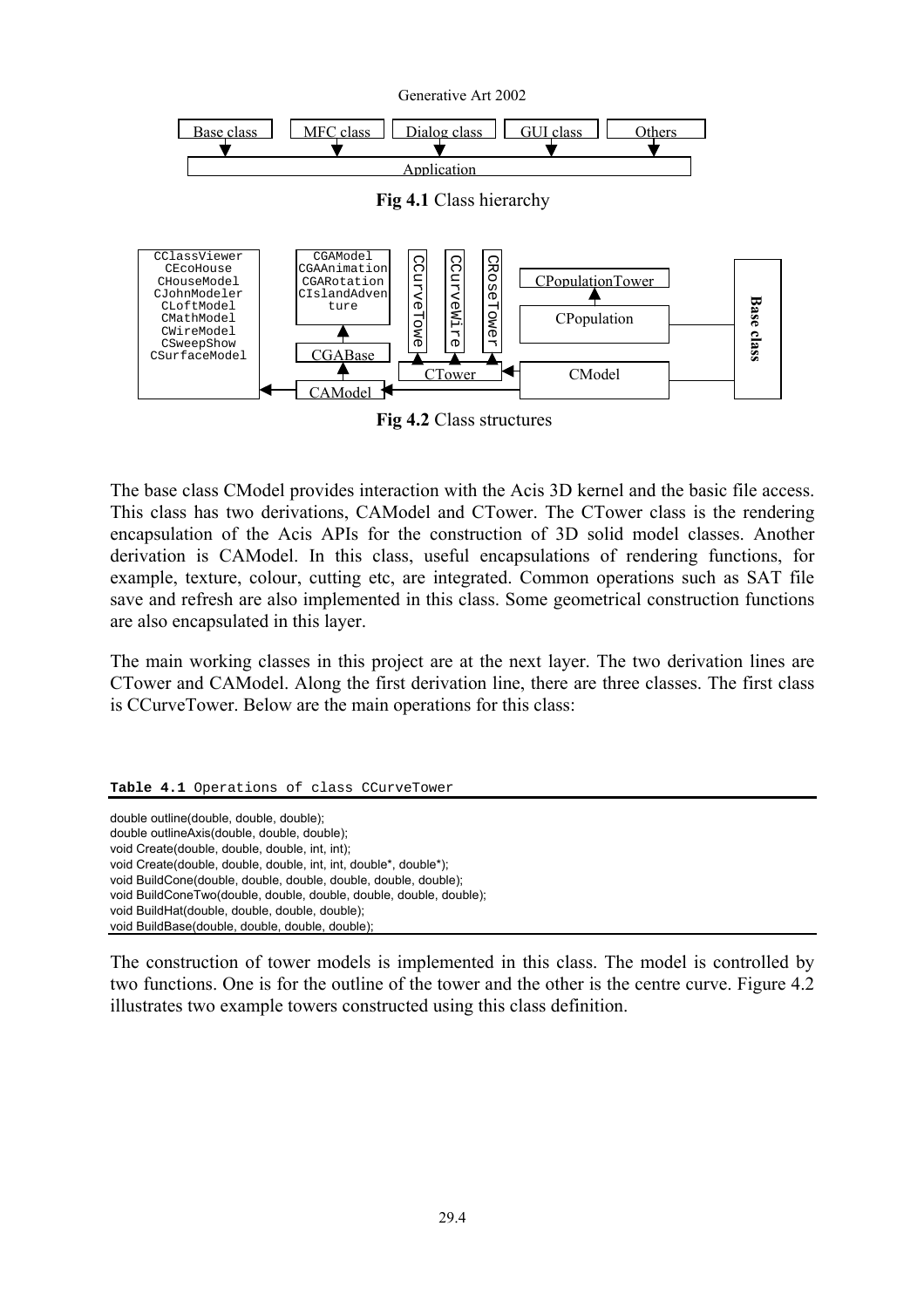

**Fig 4.2** Towers created by class CcurveTower

The second class is CCurveWire. This is a class for constructing the wire-frame around the tower. Apart from the operations similar to the previous class, a new function called the boneconstruction is provided as follows.

Table 4.2 Operations of class CCurveWire

void BuildBone(double\*, double\*, int, int); void BuildBone(double, double, double, double, double, double, int, int); void BuildBaseWire(double, double, double double);

The examples of models created using this class.



**Fig 4.3** Wire frame created by the class CCurveWire

Another class is CRoseTower. The main functionality of this class is to create towers with more than two columns. A typical example is as follows.



**Fig 4.4** Five column tower and three column tower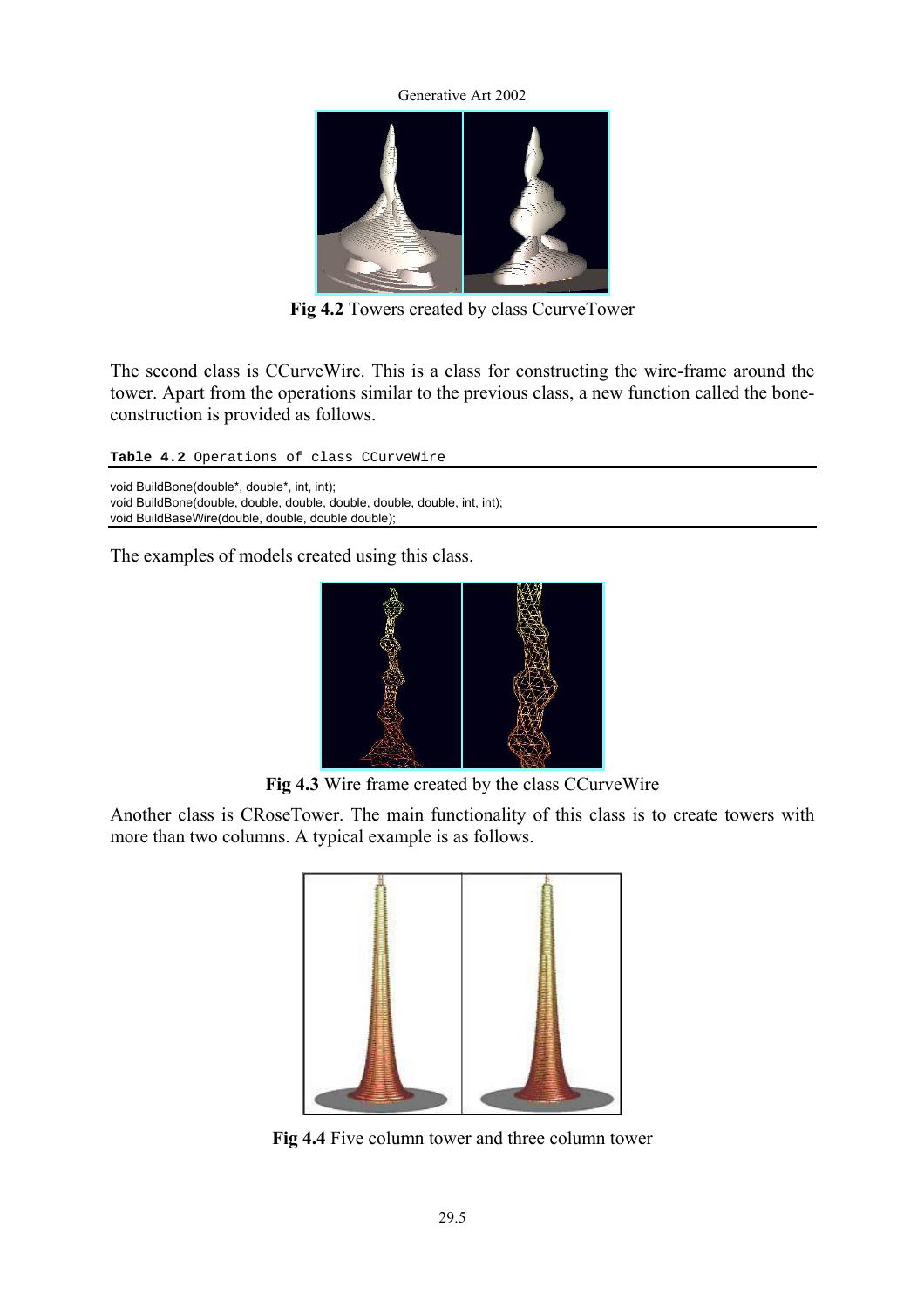A subclass at the second layer is CAModel. There are more class derivations than the class CTower. In fact, this class is the most important one in our system. And there are 10 derived classes from CAModel. Most of the classes perform a specific kind of architectural or mathematical model construction task.

Among these ten classes, CJModeler is one that focuses on mathematical modelling. Our main approach to complex form modelling is to combine discrete functions with NURBs surfaces. Some of the operations in this class are shown in the following table.

#### **Table 4.3** Some operations of class CJModeler

| void BuildP129SliceWire(double, double, double, double, double, int, EDGE*&);<br>void BuildSweepPiece(double, double, BODY*&, BODY*&);<br>void BuildP132WingPiece(double, double, double, double, double, double, double, int, double*);<br>void BuildP127Piece(double, double, double, double, double, double, double* clColor);<br>void BuildP121TopPiece(double, double, double, double, double, double, double, double*);<br>void BuildLoftPiece(int, EDGE**, BODY*& my body);<br>double nonSurface(double, double, double, double, int);<br>void BuildP123Wire(double, double, double, double, double, double*, int nFlag);<br>void BuildPipeFromWire(position&, position&, EDGE*&, double, double* clColor, double xRotate = 0);<br>void BuildKuenPipeFromWire(position& start, position& end, EDGE*& my edge,<br>double radius, double* clColor, ENTITY*& my body);<br>void BuildKuen86Wire(double radius, double v, double* clColor, int nFlag=1, int nWireFlag=0, int nPlusFlag=0); |
|----------------------------------------------------------------------------------------------------------------------------------------------------------------------------------------------------------------------------------------------------------------------------------------------------------------------------------------------------------------------------------------------------------------------------------------------------------------------------------------------------------------------------------------------------------------------------------------------------------------------------------------------------------------------------------------------------------------------------------------------------------------------------------------------------------------------------------------------------------------------------------------------------------------------------------------------------------------------------------------------|
| //projective functions<br>double FProjective1(double x, double y, double z, int);<br>double FProjective2(double x, double y, double z, int);<br>double FProjective3(double x, double y, double z, int);<br>void BuildProjectiveWire(int nFlag, double radius);<br>void BuildCoil();<br>void BuildBone();<br>void BuildBaseWire();                                                                                                                                                                                                                                                                                                                                                                                                                                                                                                                                                                                                                                                            |

# **5. Genetic algorithms and evolutionary models**

Having become widely used for a broad range of optimisation problems in the last ten years, Genetic Algorithm has been described as a "search algorithm with some of the innovative flair of human search". Genetic Algorithms are today renowned for their ability to tackle a huge variety of optimisation problems (including discontinuous functions), for their consistent ability to provide excellent results and for their robustness. Natural evolution acts through large populations, which reproduce to generate new offspring that inherit some features of their parents (because of random crossover in the inherited chromosomes) and have some entirely new features (because of random mutation). Natural selection (the weakest creatures die, or at least do not reproduce as successfully as the stronger creatures) ensures that, on average, more successful populations are produced in each new generation than less successful ones.

Any evolutionary architectural models require architectural concepts to be described in the form of genetic codes. Then these codes are mutated and developed by computer programs into a series of models called populations. While models are evaluated by optimisation or selection sub-systems, the codes of successful models are constantly picked up until a particular stage of development process is reached.

In order to manipulate a complex model with a generative and evolutionary program it is necessary to define the followings: a genetic code script, rules for the development of the code, mapping of the code to a virtual model and, most importantly, the criteria for selection.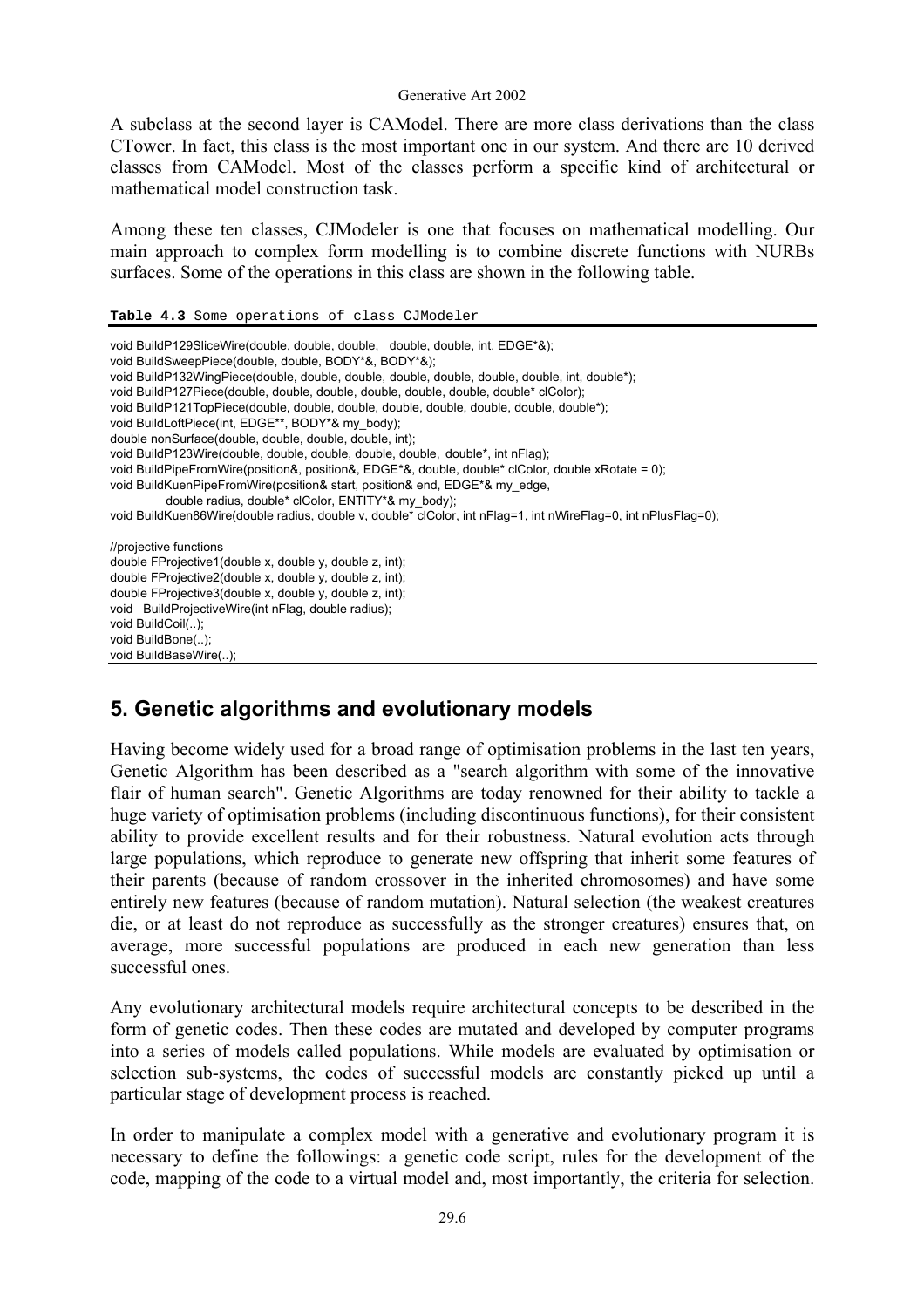The representation of phenotypes is a fundamental element of any evolutionary system. In design applications, phenotypes represent designs, which formulate possible solutions to be evolved by the system. Moreover, phenotype representation plays a significant role in determining the size and complexity of the genotype. The two main 3D representation methods are surface representation (or boundary representation) and constructive solid geometry (CSG). The first method typically uses combinations of equations and control points to specify shapes, while CSG combines different primitive shapes to form more complex shapes. There is a third of the commonly used solid representation called spatial partitioning. This is to decompose a solid into a collection of smaller, adjoining, nonintersecting solids that are at lower primitive level than the original solid. There are a number of variations including: cell decomposition, spatial-occupancy enumeration, octrees, and binary space-partitioning trees.

Primarily, our model in this paper is the boundary representation model. In this representation, architectural envelopes are represented by mathematical data of the main model geometry. Changing the surfaces of a model is achieved through adding or subtracting mathematical data. In accordance with the mathematical functions type data, we use a cell division model. A cell division model is based on the structure of a living object. As in nature, the shape of a living object is constructed from the basic genetic information in the cells and organisms. The genotype contains information that is the basic construction unit of everything, called the chromosome. Chromosomes form proteins and other large molecules. Chains of molecules will form tissues and organisms to form the whole body. In a natural environment, development begins with the chromosome, which forms the base. Then a number of smaller cells are constructed. Large cells are resulted from joining and other operations and form a multi-cellular structure. In a word, the cell division models simple divide the whole process of involution into basic units and operations.

For a better description of the combination of functions, we use a jelly model as an example. This is a derivation of the cell model. A layer called the jelly layer is added to the model to represent a compound structure. We use this model to represent functions in various combinations. Basically, the model has three layers, that is, the gene layer, the cell layer and the jelly layer as shown in the next diagram.



**Fig 5.1** A jelly model

It is clear that the above model is like the molecular structure in biology. Jelly plays the role of a large molecule, and is composed of cells. In a cell, there are genes and other small molecules (jelly). The smallest unit in this chain is gene that forms the base of the three structures.

The second model in our system is the discrete model. The basic structures in this model are section and outline data structures. Each of these two outlines is an ordered set of double numbers, with auxiliary data indicating steps and size. To eliminate the discontinuities caused by the data structure, a mollifying operation is introduced.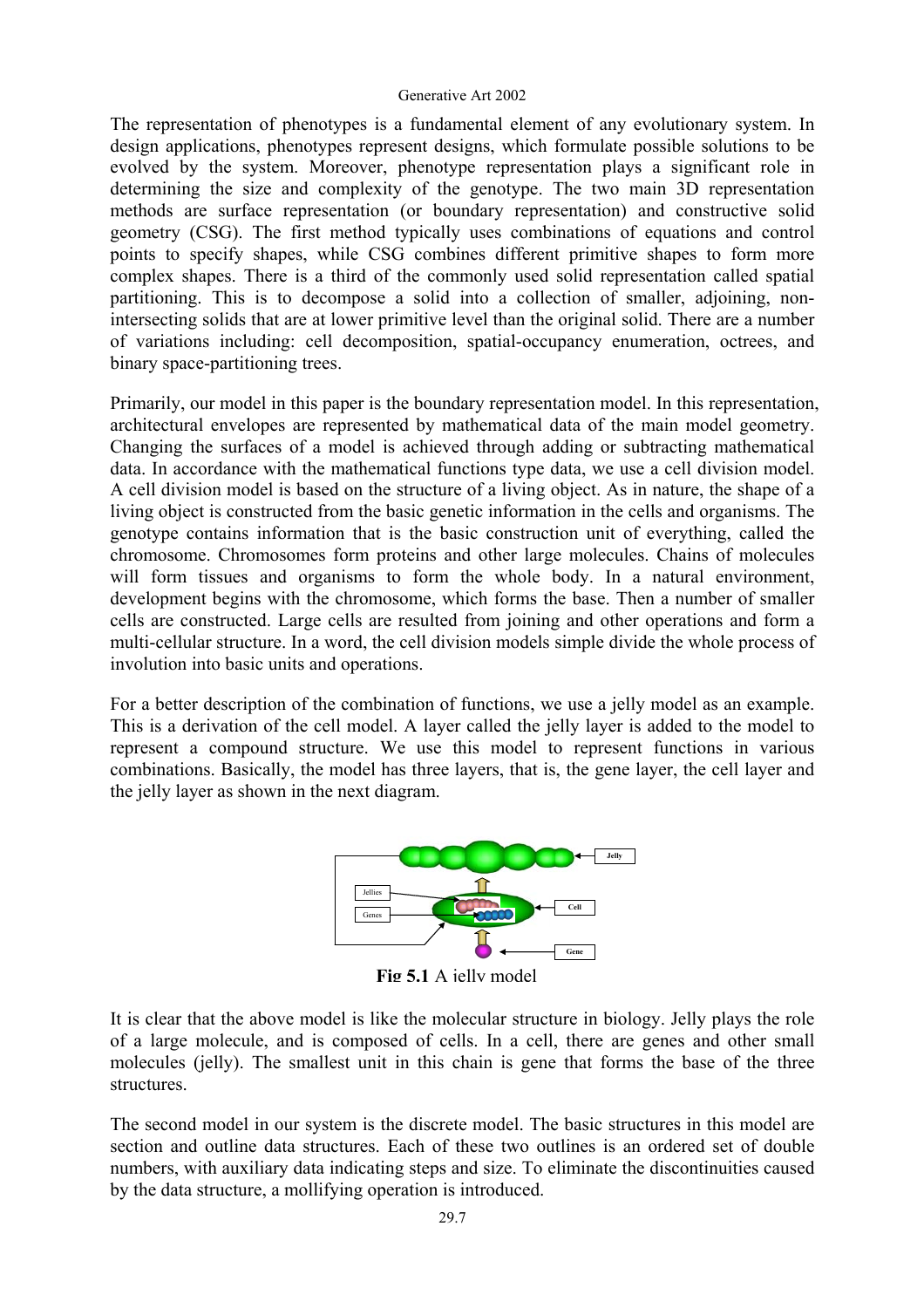Mollifying operations act as function smoothers. They can smooth a discontinuous function by substituting the value at one point by some average in a neighbourhood. In the one dimensional case, a mollifying operation is a non-negative, real-valued function  $J \in C_0^{\infty}(R)$ such that

(i) 
$$
J(x) = 0
$$
 if  $|x| \ge 1$ , and  
(ii)  $\int_{R} J(x) dx = 1$ 

An example of a mollifying operation is the following function:

$$
J(x) = \begin{cases} ke^{-1/(1-|x|^2)}, & \text{if } |x| < 1\\ 0, & \text{if } |x| \ge 1 \end{cases}
$$

where

$$
\frac{1}{k} = \int_{|x| < 1} e^{-1/(1-|x|^2)} dx
$$

Take  $\varepsilon > 0$  and  $J_{\varepsilon}(x) = \varepsilon^{-1} J\left(\frac{x}{\varepsilon}\right)$ . Then the convolution

$$
J_{\varepsilon}(x) = \int J_{\varepsilon}(x - y)u(y)dy
$$

is the mollification of the function  $u(x)$ .

Finally, the discrete model can be illustrated as follows.



**Fig 5.2** Discrete model

### **6. Multi-objective optimisation**

In design systems, there are two main kinds of optimisation, that is, the artificial and automatic optimisation. Within the context of evolutionary design, the first class is usually called explorative evolution, which uses evolution as an explorer, not as an optimiser. In this case the optimisation process is controlled by human designers and the evolutionary system is used to help with the exploration of many possible solutions, so as to provide inspirations and to identify the range of useful solutions.

A modified version of this explorative evolution is an automatic process guided by natural selection defined as fitness function. By telling the computer the desired function in the form of a set of evaluation routines, but not anything about the design itself, the user is removed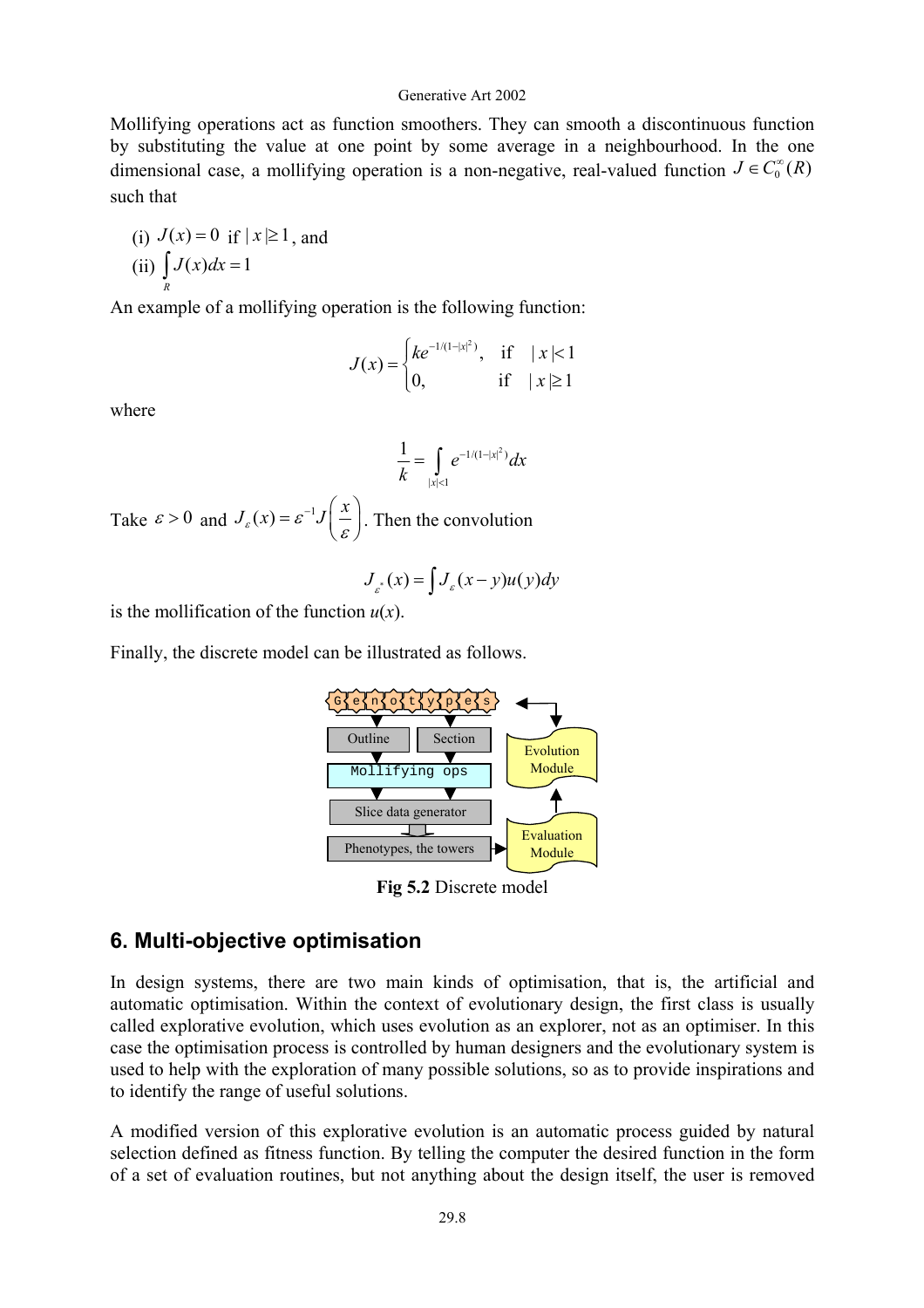from the loop and the computer can find the final solutions to design problems. Therefore, a multi-objective optimisation function is needed in this process. Accordingly, the fitness functions must calculate appropriate information about the individual, and then use this information to calculate how well each individual satisfies particular criteria. In short, the fitness functions are a map from each individual to a point in high-dimensional Euclidean space. In this case, partial ordering is an effective method to represent relations of points. In this section we present two definitions in spaces with and without linear structure.

**Definition 6.1** Let E be a set and  $\Sigma$  be a subset of  $E \times E$ . We will call the subset  $\Sigma$  a partial ordering provided that the following properties are satisfied.

- $(1)$   $(x,x) \in E \times E$ , where  $x \in E$ .
- $(2)$   $(x,y) \in E \times E$ ,  $(y,x) \in E \times E$  imply x=y.
- (3)  $(x,y) \in E \times E$ ,  $(y,z) \in E \times E$  imply  $(x,z) \in E \times E$ .

**Definition 6.2** Let E be a linear space and P is a nonempty convex set. We will call the set P a cone if the following properties are satisfied.

- (1) If t is a nonnegative number and  $x \in P$ , then  $tx \in P$ .
- (2) If  $x \in P$ ,  $-x \in P$ , then  $x=0$ .

Cone is an important tool in the study of non-linear problems and positive solutions of differential equations. It is one the three main methodologies in modern non-linear analysis. In [7] the reader can find detailed theory of cone and applications. In general, most of the partial orderings in applications in analysis are derived from cones.

Let P be a cone. Define.

 $x \leq v \Leftrightarrow x - v \in P$ 

Then it is easy to show that the above definition is a partial ordering. In partial ordering spaces, it is often convenient to define a metric. Then we can get a measurable property from a descriptive concept. We call such a measure the Hilbert projective distance. Let P be a cone, and E a partial ordering linear space, x,  $y \in E$ . If there are positive numbers t and s such that

 $x - ty \in P$ ,  $y - x / s \in P$ 

Then from the definition of partial ordering we have

$$
ty \le x \le sy
$$

Now we define

$$
M\left(\frac{x}{y}\right) = \inf\{\lambda > 0 : x \le \lambda y\} \qquad m\left(\frac{x}{y}\right) = \sup\{\mu > 0 : \mu y \le x\}
$$

**Definition 6.3** We call the following function the Hilbert projective distance of the two points x, y:

$$
\rho(x, y) = \ln M \left( \frac{x}{y} \right) - \ln m \left( \frac{x}{y} \right)
$$

Similarly we call the next function be the Thompson distance of x, y: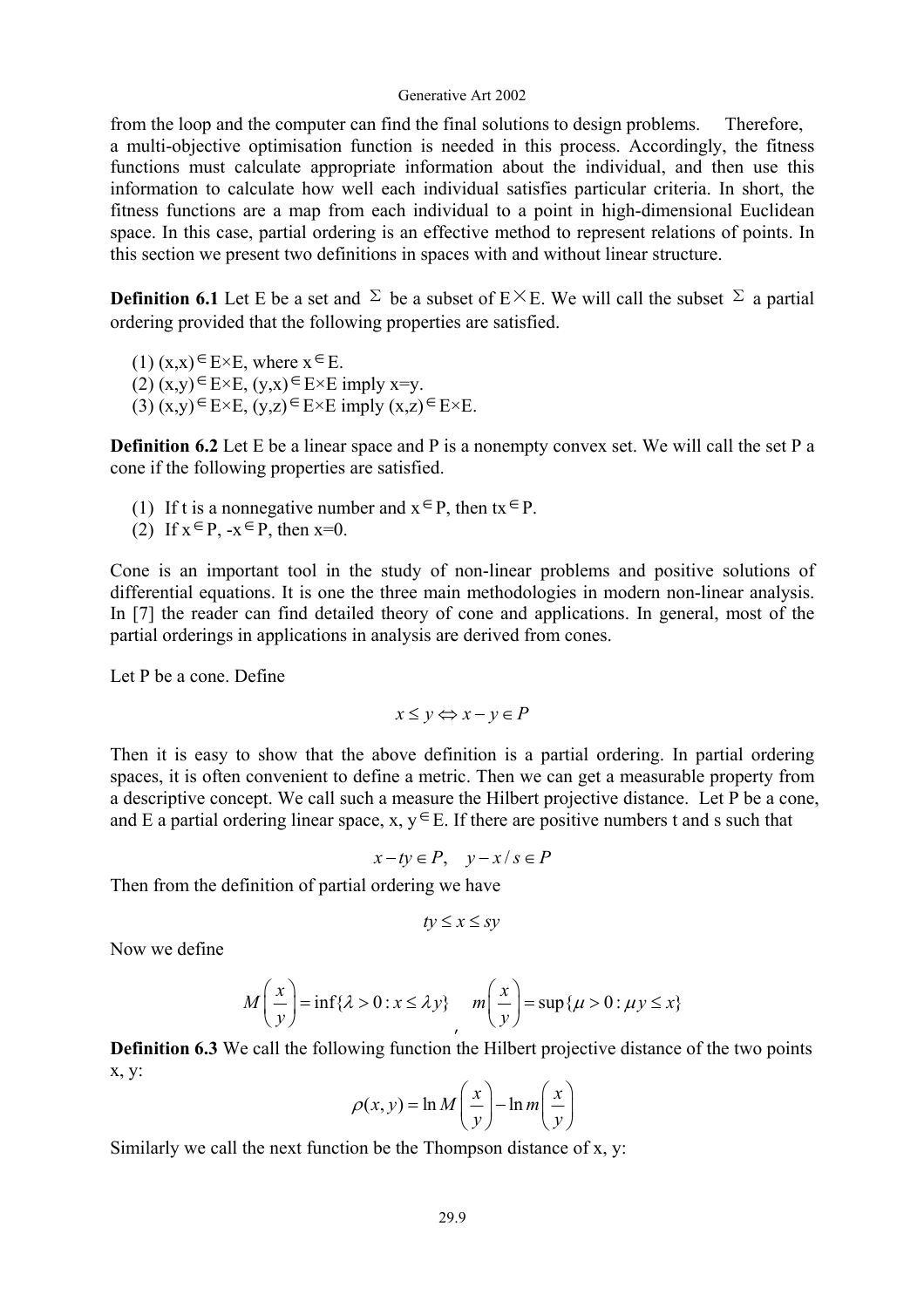$$
d(x, y) = \ln\left(\max\left\{M\left(\frac{x}{y}\right), M\left(\frac{y}{x}\right)\right\}\right)
$$

**Examples** Now we consider a simple example. Let E be the linear space of n-dimensional vectors, and let P be the cone of points with non-negative elements, i.e.,  $x=(x_1,x_2,...,x_n)$  if and only if  $x_1, x_2,...,x_n$  are non-negative. Let  $x=(x_1, x_2,...,x_n)$  and  $y=(y_1, y_2,...,y_n)$  be two points with  $x_1, x_2, \ldots, x_n > 0$  and  $y_1, y_2, \ldots, y_n > 0$ . Then it is easy to compute that

$$
m\left(\frac{x}{y}\right) = \min_{i} \frac{x_i}{y_i}, M\left(\frac{x}{y}\right) = \max_{i} \frac{x_i}{y_i}
$$

Thus we get the two new distances as follows.

$$
\rho(x, y) = \ln \left\{ \max_{i, j} \frac{x_i y_i}{x_j y_i} \right\}, \quad d(x, y) = \ln \left( \max_{i, j} \left\{ \frac{x_i}{y_i}, \frac{y_j}{x_j} \right\} \right)
$$

For general purposes, we give another definition of metric induced by a partial ordering.

**Definition 6.4** We call the following function F-projective distance of the two points x, y:

$$
\rho_F(x, y) = F\left(M\left(\frac{x}{y}\right), M\left(\frac{y}{x}\right), m\left(\frac{x}{y}\right), m\left(\frac{y}{x}\right)\right)
$$

where  $F(a,b,c,d)$  is a function.

Now we describe a multi-objective optimisation scheme based on partial ordering technique. In design problems, we always use genotypes and phenotypes to denote two forms of a design solution. Genotypes will construct a space called *genospace*. We say one design is better than another design by saying that the phenotype of one design solution is better in some aspects than the second design solution. These better characteristics will correspond to some comparison principles of their genotypes. Of cause, there will be a number of such principles and they form a principle set. We will call the principle set *compatible* if we can say definitely one is better than the other. That is, if there are two genotypes  $x$  and  $y$ , and  $x$  is better than *y* while *y* is better than *x*, then *x* is equal to *y*. We will always consider compatible principle set.

**Definition 6.5** Let the genospace be  $G$  and denote the comparison principle set by  $P$ . Define a partial ordering in G by principles in P. That is,  $x \leq y$  if and only if y is better than x.

Because the principle set is compatible, we see that the relation  $x \leq y$  is a partial ordering. Moreover, when the genospace is linear, we can obtain a cone by the principle set. This is possible when the genotypes are real vectors and they form a continuous region. Now we recall a famous lemma in set theory, the Zorn's Lemma. It tells that in a partial ordering space, if every totally ordering subset has an upper bound, then there is a maximal element. Interpreting this lemma in terms of design optimisation, we say that when we can get a best design from a series of design solutions, which have the property that if one design is better than the previous design, then we can get an optimal design in this direction. Thus we conclude with a proposition based on these definitions.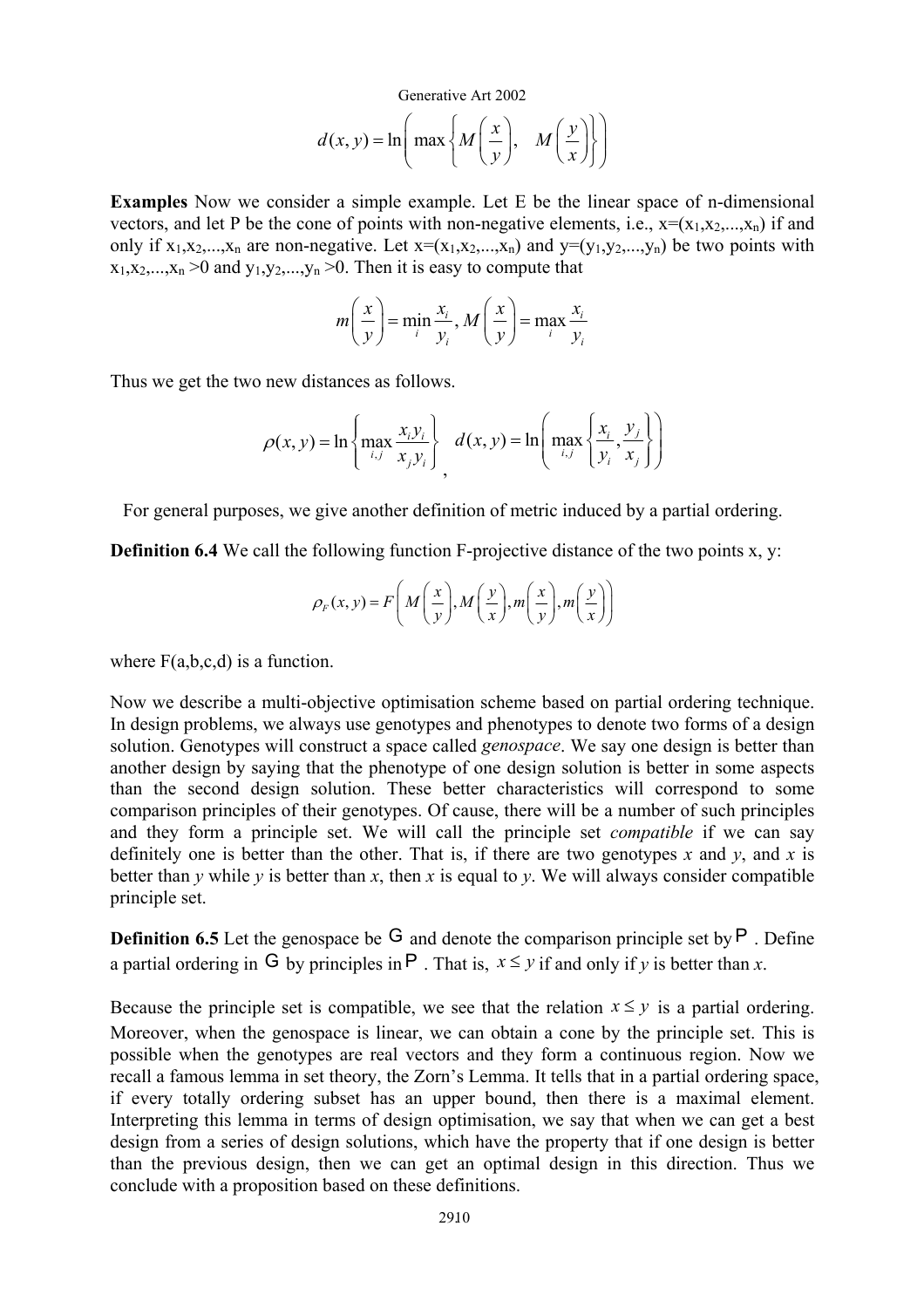**Proposition 6.1** There is an optimal design solution in any direction in a multi-objective design problem, provided that we can get a best design from a series of design solutions which have the property that one design is better than others.

This part of research is still on going and we expect to use more real design examples to verify these definitions and proposition.

## **7. System implementation and applications**

Based on the theory described above, we have implemented a system based on 3D solid modelling techniques. Two integrated design studio environments have been integrated in this system. The platform is personal computers under windows 2000 or windows XP of Microsoft. The programming languages include Microsoft Visual C++ version 6.0, ACIS 3D Kernel, MatLab<sup>™</sup> version 6.1 of MathWorks™, Inventor version 5 for additional solid modification. One of the features of the system is that all the sub-systems are fully compatible with commercial CAAD tools and systems, as well as rapid prototype facilities. A large number of object-oriented components of sophisticated surfaces and envelopes have been built using evolutionary techniques and partial ordering theory. Computational mechanisms have also been developed with which these basic data structures and components can be visualised, combined or split to allow new data structures or new forms to be derived using generative techniques. We are also exploring the possibility to scale up the applications with potentially thousands of solid objects with textual and spatial design details in our Global Virtual Design Studio powered by high performance computer and multiple VR projection facilities.

The first part of the system we have implemented is named as TowerDev. This is a fully controllable solid modelling environment with non-linear transform of existing solid models into design prototypes. The environment consists of an ACIS SAT viewer; Fly through viewer; Colouring and Rendering; and Programmable design routines for architectural envelopes. The main user interface of this part of the system is as follows: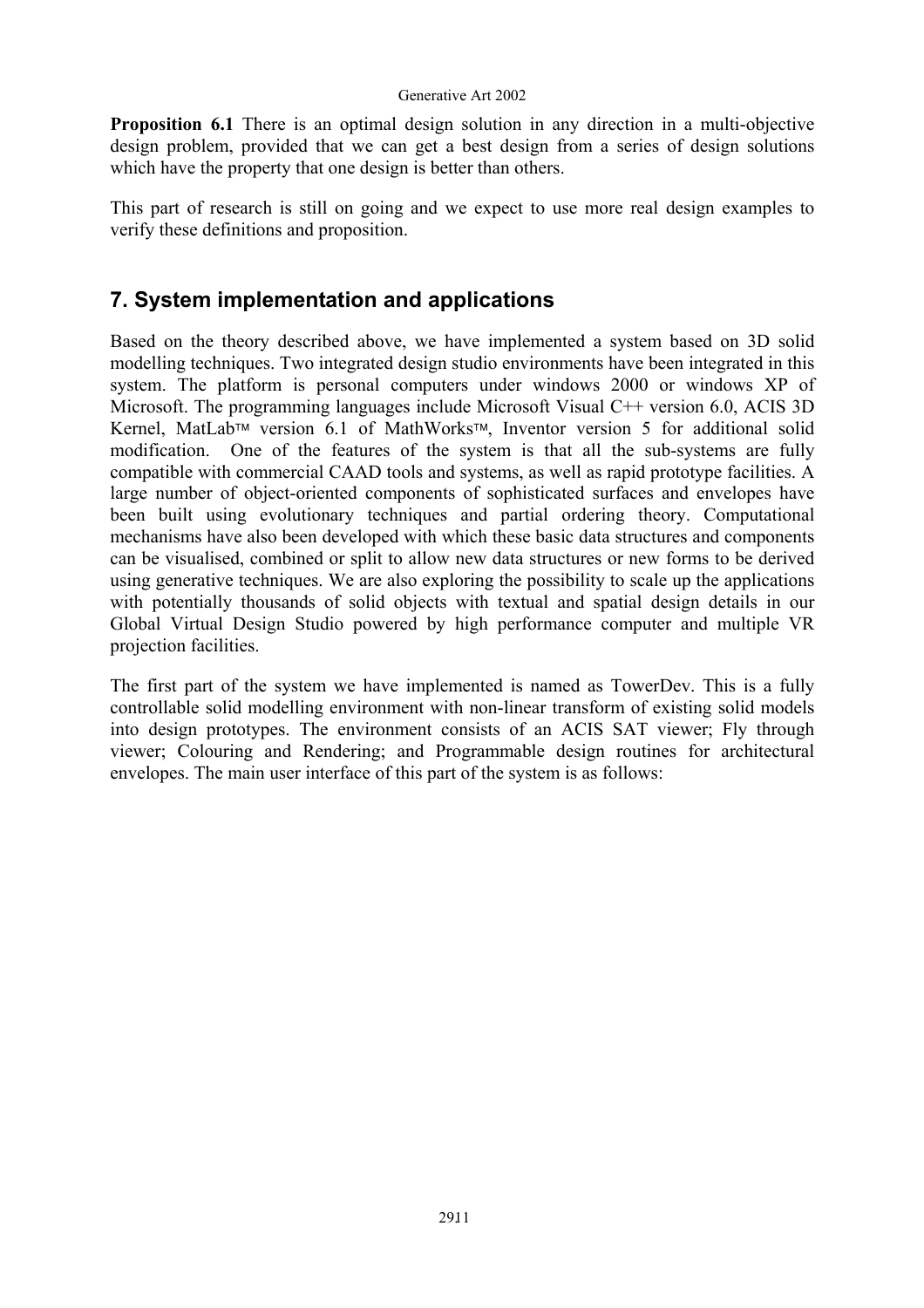

Generative Art 2002

Fig 7.1 Graphical user interface of the system

Some design examples created by this system are illustrated as follows:



Fig 7.2 The variety of tower structures



Fig 7.3 Models generated by functional envelopes